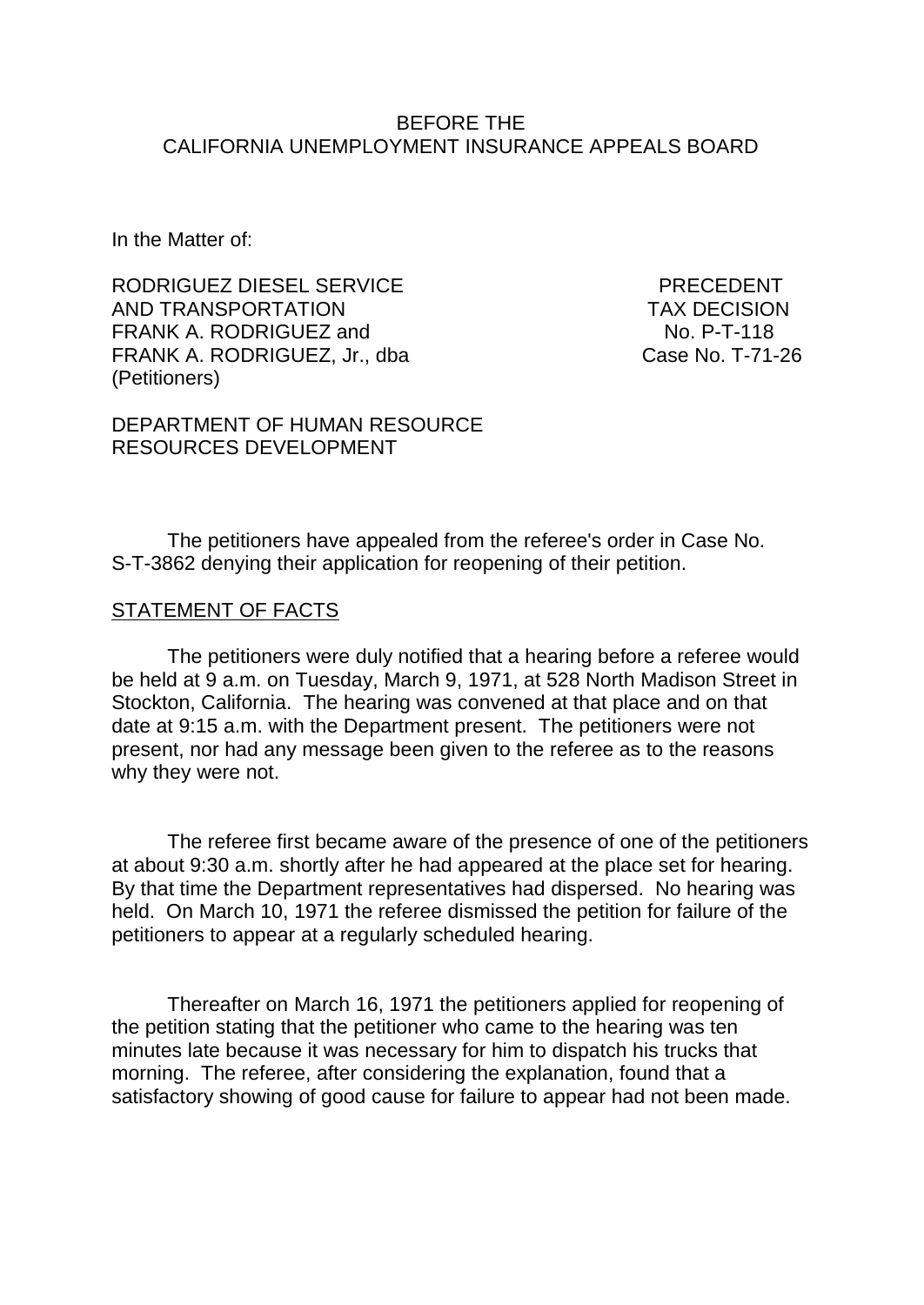### REASONS FOR DECISION

Basically, it is a petitioner's responsibility to be punctual in making his appearance at a scheduled hearing before a referee, upon penalty that if he fails to do so his petition will be dismissed. The very heavy case loads which referees must carry in the interests of efficient and economical public administration, do not permit much leeway for those who show up late. Many people can be inconvenienced and put to expense by the tardiness of just one.

Still, it must be recognized that things do intervene in our daily lives which can make an occasional tardiness almost inevitable. We are caught in situations over which we have no control, like freeway tieups and parking problems. That is why there are rules which provide an opportunity to reopen a petition upon a showing of good cause.

Essentially, this means the showing of a compelling reason why the tardiness could not have been prevented. It should reflect good faith and reasonable diligence upon the part of the party seeking relief. It should be judged with common sense in the light of fundamental purposes.

The petitioner who came to the hearing explained that he was late because: "It was necessary for me to dispatch my trucks that morning."

Neither petitioner offered any explanation as to why they could not have made arrangements for one of them to be at the hearing at the appointed time while the other took care of dispatching the trucks. They received at least 25 days' advance notice of when the hearing was to be held. No explanation has been given as to why they did not seek in advance to rearrange the time of the hearing if it presented particular business problems for them.

The referee waited 15 minutes for the petitioner to appear before he convened the hearing in his absence. It was apparently about ten minutes later after he had adjourned this hearing before this petitioner appeared in the hearing room.

Essentially, the explanation for the failure to appear at the time the hearing was scheduled, is a statement which confirms that the petitioners placed their immediate personal concerns above their public obligations. We are not prepared to hold that such an explanation constitutes good cause.